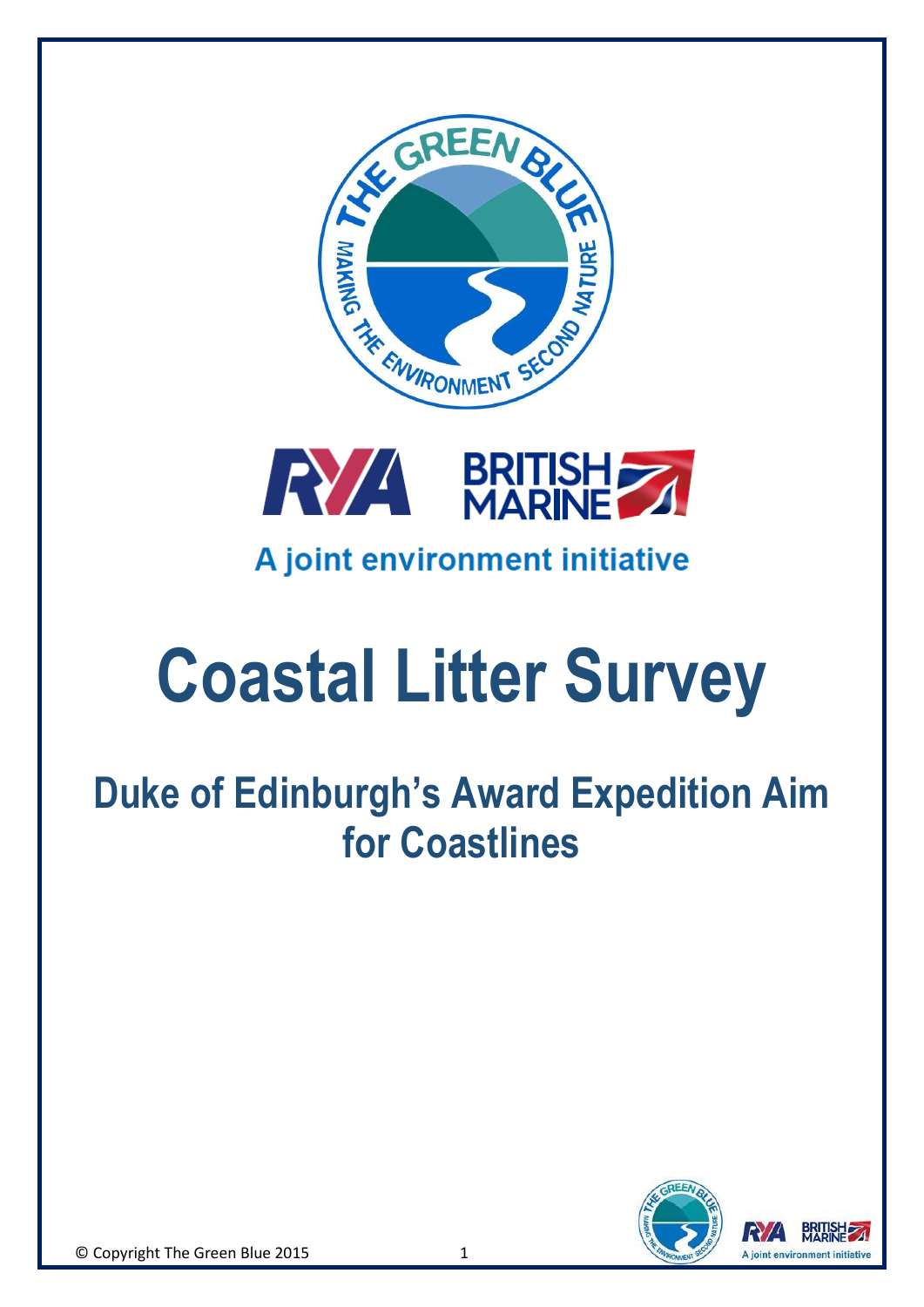

 **Duke of Edinburgh's Award Expedition Aim for Coastlines**

# **Coastal Litter Survey**

### **Contents**

| Page |                                                                           |  |  |  |  |  |  |
|------|---------------------------------------------------------------------------|--|--|--|--|--|--|
| 3    | <b>Introduction</b>                                                       |  |  |  |  |  |  |
|      | <b>Aim of Expedition</b>                                                  |  |  |  |  |  |  |
|      | <b>Litter and Recreational Boating</b>                                    |  |  |  |  |  |  |
| 4    | Summary Table of The Impacts of Marine Litter                             |  |  |  |  |  |  |
| 5    | <b>Methodology for Coastal Litter Survey</b>                              |  |  |  |  |  |  |
|      | <b>Equipment Needed</b>                                                   |  |  |  |  |  |  |
|      | <b>Litter Identification and Counts</b>                                   |  |  |  |  |  |  |
|      | Option 1: Recording Table for Specific Site Observation                   |  |  |  |  |  |  |
| 8    | <b>Option 2: Recording Table for Entire Expedition Route Observations</b> |  |  |  |  |  |  |
| 9    | <b>Analysing Your Results</b>                                             |  |  |  |  |  |  |
| 10   | <b>How to Present Your Findings</b>                                       |  |  |  |  |  |  |
|      |                                                                           |  |  |  |  |  |  |

**11 The Green Blue Contact Details**

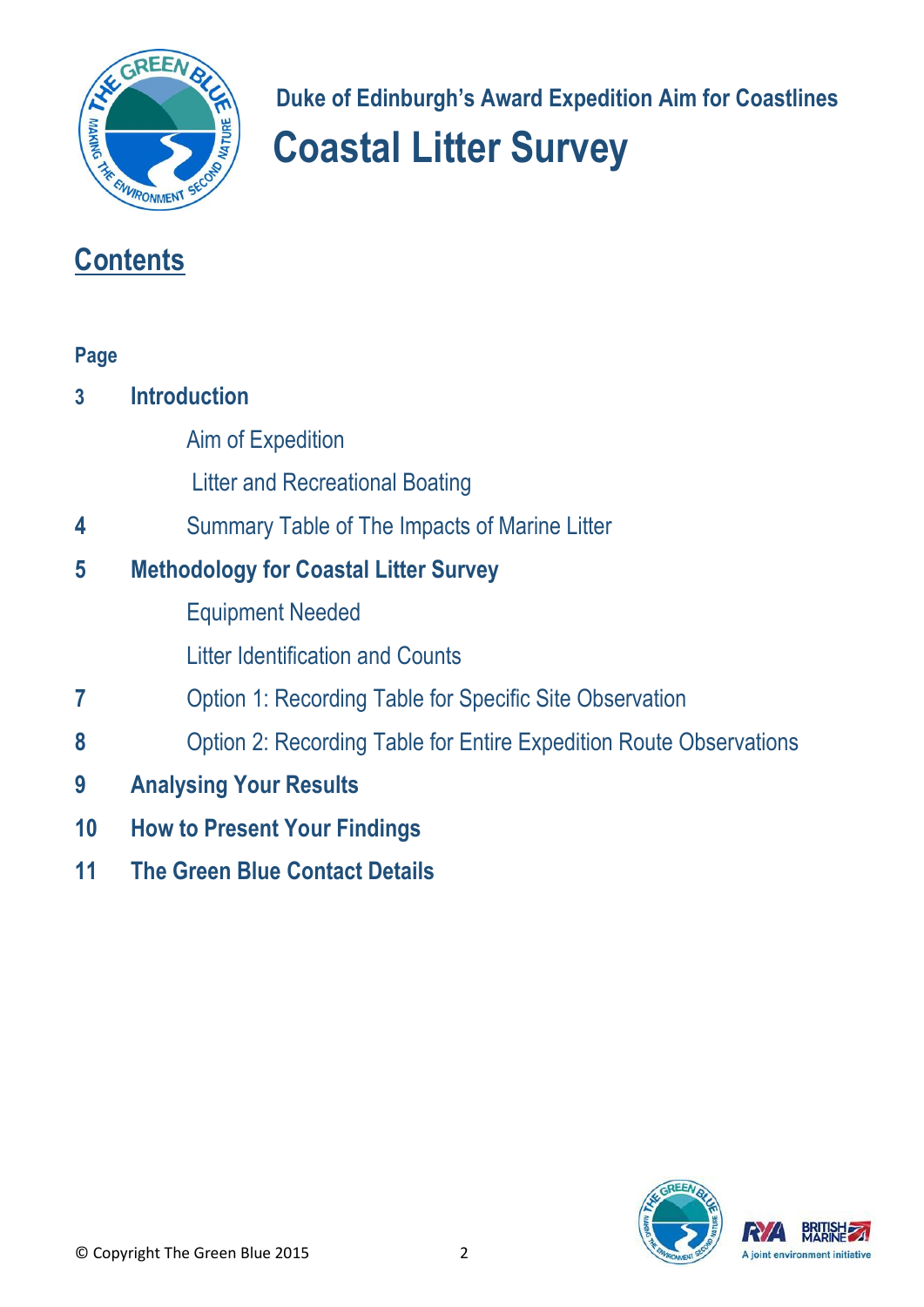#### **Introduction**

#### **Aim of expedition**

To determine the quantity and type of litter found along a stretch of coastline and provide best practice advice to boaters on how to dispose of waste appropriately and avoid littering.

#### **Litter and Recreational Boating**

It is estimated that more than a million birds and 100,000 marine mammals and turtles die every year worldwide from entanglement, or ingestion of plastics such as balloons and plastic bags. Beach litter has increased by 80% in the last 10 years and it costs up to £25,000 each year to remove the rubbish from the water in some harbours.

Table 1 highlights some types of litter that can come from boating and the impact it can have on the environment.

It is important to understand that any litter observed along the expedition route may not have necessarily come from boating activities. However it is important for all boaters to understand how different types litter can impact the environment and how they can minimise their contribution.

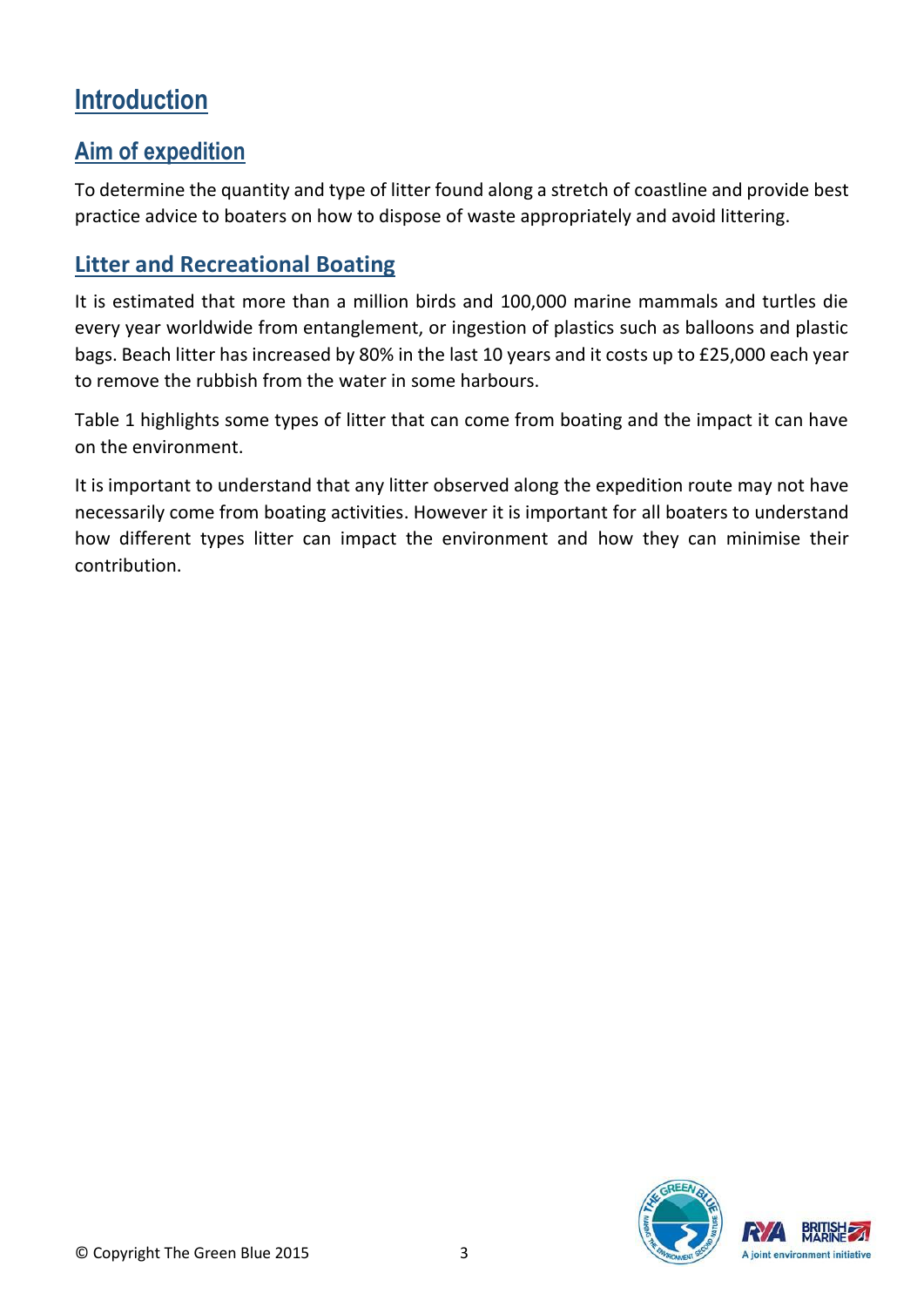| and examples of best practice to minimise litter.                                                                                            |                                                                                                                                                                                                                                                                                                              |                                                                                                                                                                                                                                                                                                                                             |  |  |  |
|----------------------------------------------------------------------------------------------------------------------------------------------|--------------------------------------------------------------------------------------------------------------------------------------------------------------------------------------------------------------------------------------------------------------------------------------------------------------|---------------------------------------------------------------------------------------------------------------------------------------------------------------------------------------------------------------------------------------------------------------------------------------------------------------------------------------------|--|--|--|
| <b>Type of Waste</b>                                                                                                                         | <b>Impacts</b>                                                                                                                                                                                                                                                                                               | <b>Example Best Practice</b>                                                                                                                                                                                                                                                                                                                |  |  |  |
| <b>Plastics</b><br>bags,<br>e.g.<br>bottles,<br>packaging,<br>microbeads<br>some<br>in<br>toiletries.                                        | Many plastics take 400+ years to<br>degrade in the environment.<br>Degrades the aesthetics of our<br>$\bullet$<br>coastline.<br>animals<br>Cause<br>become<br>to<br>$\bullet$<br>entangled.<br>Can block an animal's gut and cause<br>$\bullet$<br>it to starve.                                             | Ensure rubbish is disposed of in<br>$\bullet$<br>bins.<br>Secure items on-board to prevent<br>$\bullet$<br>them from blowing or falling<br>overboard.<br>Buy food<br>items with minimal<br>$\bullet$<br>packaging.<br>Use re-usable water bottles instead<br>$\bullet$<br>of disposable ones.                                               |  |  |  |
| <b>Metal</b><br>e.g. drink cans, food<br>wrappers.<br>Glass e.g. bottles<br>Fabrics e.g.<br>clothing,<br>soft<br>furnishings<br>and<br>rope. | Sharp edges - hazardous to water<br>$\bullet$<br>users and visitors.<br>Fabrics can become caught in boat<br>$\bullet$<br>propellers and block water drainage<br>pipes which can increase the risk of<br>flooding.<br>Degrades the aesthetics of our<br>$\bullet$<br>coastline.                              | Dispose of metal, glass and fabrics<br>$\bullet$<br>appropriately e.g. at a local refuse<br>centre<br>Ensure items are secured to the<br>$\bullet$<br>boat to prevent them falling or<br>being blown into the water.                                                                                                                        |  |  |  |
| Oil, fuel and paints                                                                                                                         | Unsightly<br>$\bullet$<br>Creates a film on the surface of<br>$\bullet$<br>water which reduces the amount of<br>light reaching<br>aquatic<br>plants<br>underneath.<br>Poisonous if ingested by animals or<br>$\bullet$<br>humans.<br>Restricts bird flight when feathers<br>$\bullet$<br>are covered in oil. | Ensure oil, fuel and paints are<br>$\bullet$<br>disposed of in hazardous waste bins<br>at Marinas or a local refuse centre.<br>Ensure oil and fuel spills are cleaned<br>$\bullet$<br>up using a spill kit that contains<br>absorbent materials.<br>Regularly maintain fuel lines and<br>$\bullet$<br>engines to reduce oil and fuel leaks. |  |  |  |

## **Table 1. The Impacts different types of litter can have on the environment**

**Further information on best practice advice can be found in ['The Green Guide to](http://www.thegreenblue.org.uk/PDF/Guide%20to%20Inland%20Boating.pdf)  Coastal [Boating'](http://www.thegreenblue.org.uk/PDF/Guide%20to%20Inland%20Boating.pdf) .**

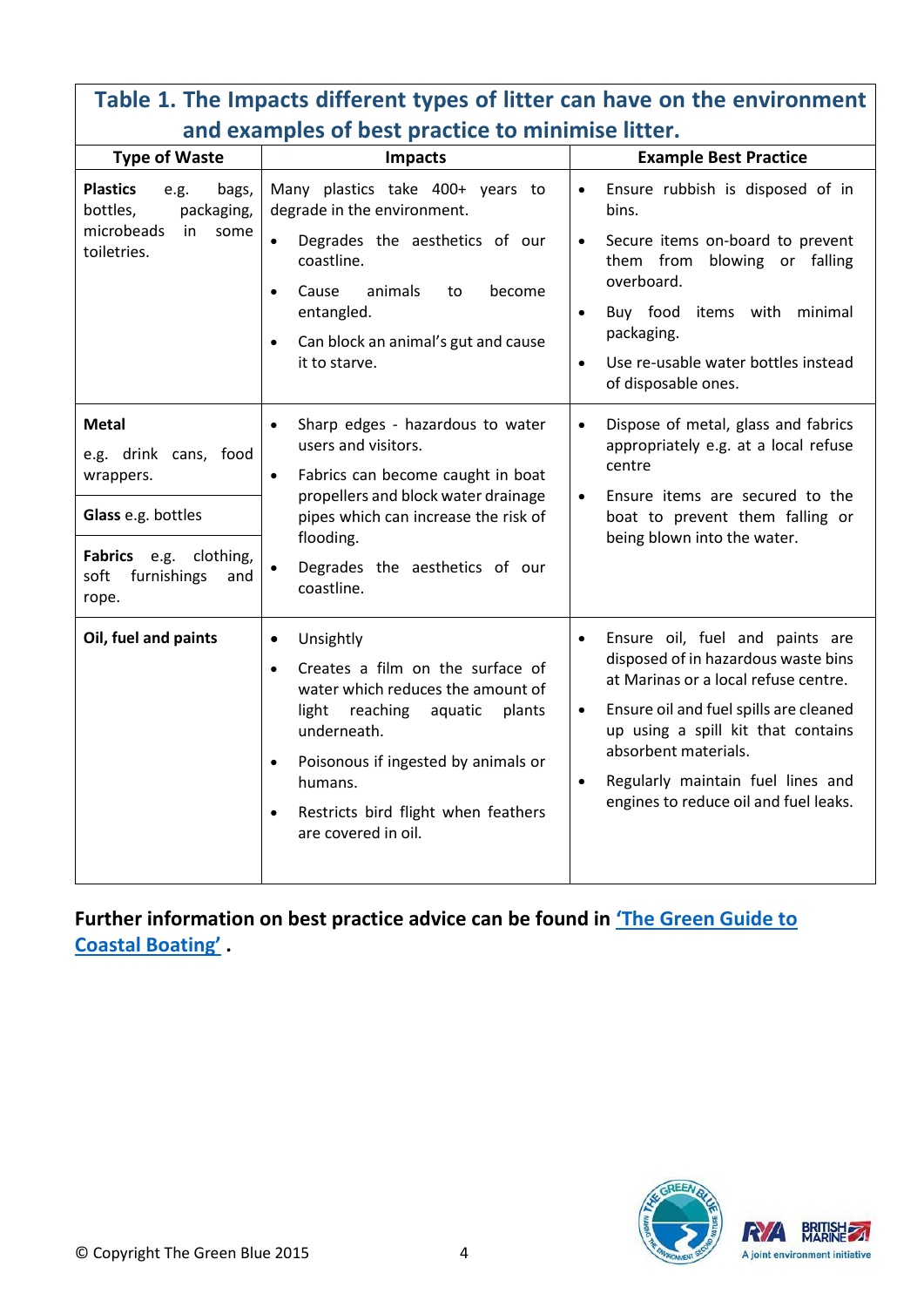#### **Methodology**

#### **Equipment needed**

1 x Methodology 1 x Recording sheet 1 x Camera

#### **Litter Identification and Counts**

For coastal litter surveys there are two options for doing your litter count.

**Option 1:** Surveying specific sites onshore.

It is recommended that teams stop at specific sites to perform their litter counts. Sites can be identified by leaders and/or participants whilst performing a recce of the route to be travelled (see Image 1 as an example).

The duration of your expedition will determine how many stops you may take to do a litter survey. This should be decided by the DofE Leader.



**Image 1:** An example map showing how 5 landing points could be identified along an expedition route where beach litter surveys can be conducted.

Most visible litter will be found on beaches so it is recommended that teams land their boats and survey a 50m stretch of beach at each chosen site. It is important to keep the distance the same for each survey site so results can be compared equally. If a 50m stretch cannot be found for all sites reduce the distance so all survey sites are 20m or 30m for example.

To mark out the 50m distance parallel to the waterline get the same team member to pace out 50 strides along the beach.

Use **Recording Table 1** for this option. There is a column for participants to add the grid reference of the location of each observation site. Each time an item of litter is spotted along the 50m stretch needs to be marked in the corresponding row or column using a tally system. There are blank rows/columns to add any litter items that do not fit into the existing categories.

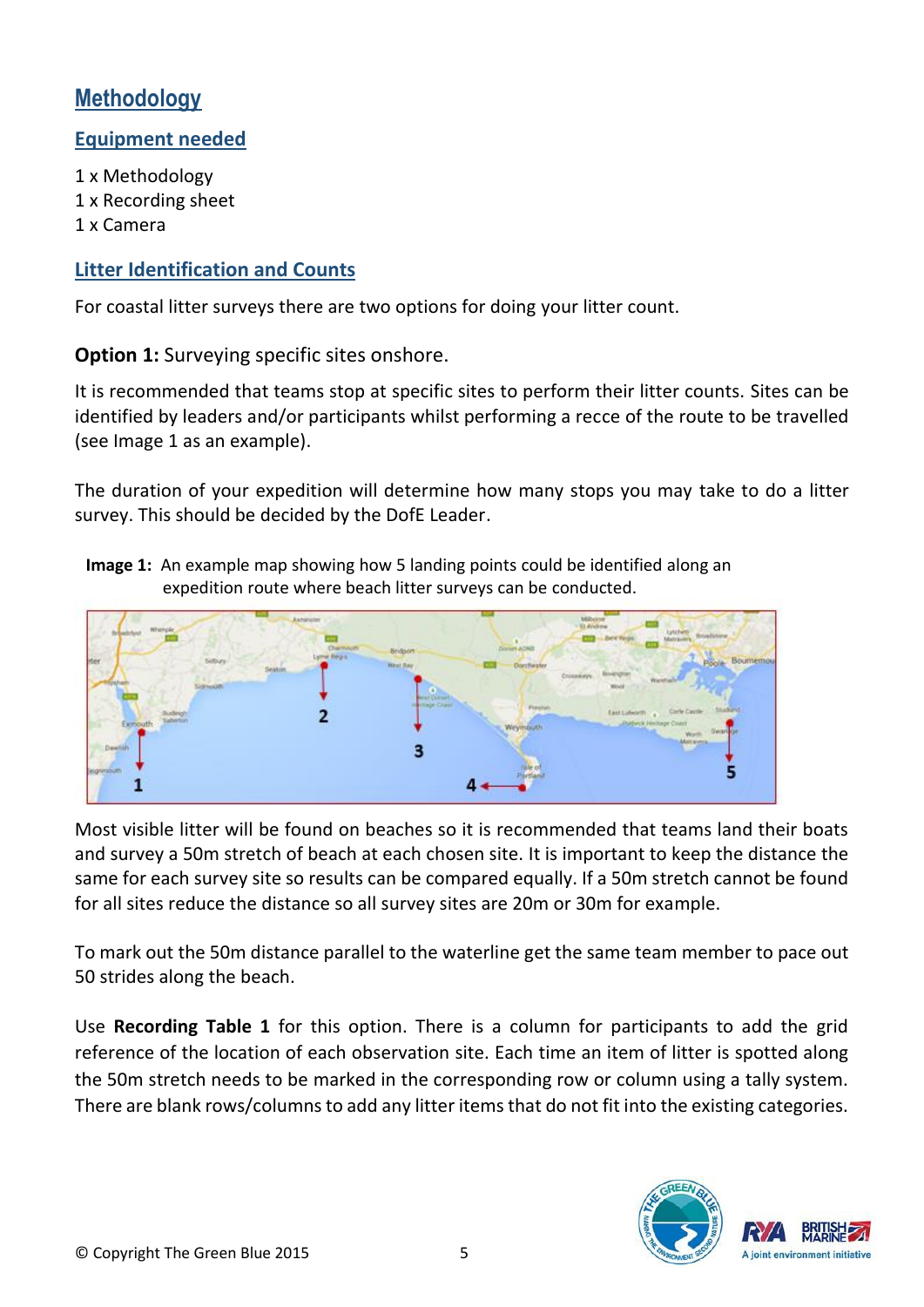#### **Option 2:** Counting litter as you go

For this option you observe all items of litter sited along your expedition route as and when it is seen. It is important to be aware that most litter sinks and is washed up or blown onto beaches. Therefore if you are mostly offshore when doing your count you may observe limited amounts of litter compared to being close to the shoreline. This would therefore make option 1 more effective.

Use **Recording Table 2** for this option. Each time an item of litter is spotted it needs to be marked in the corresponding row or column using a tally system. There are blank rows/columns to add any litter items that do not fit into the existing categories.

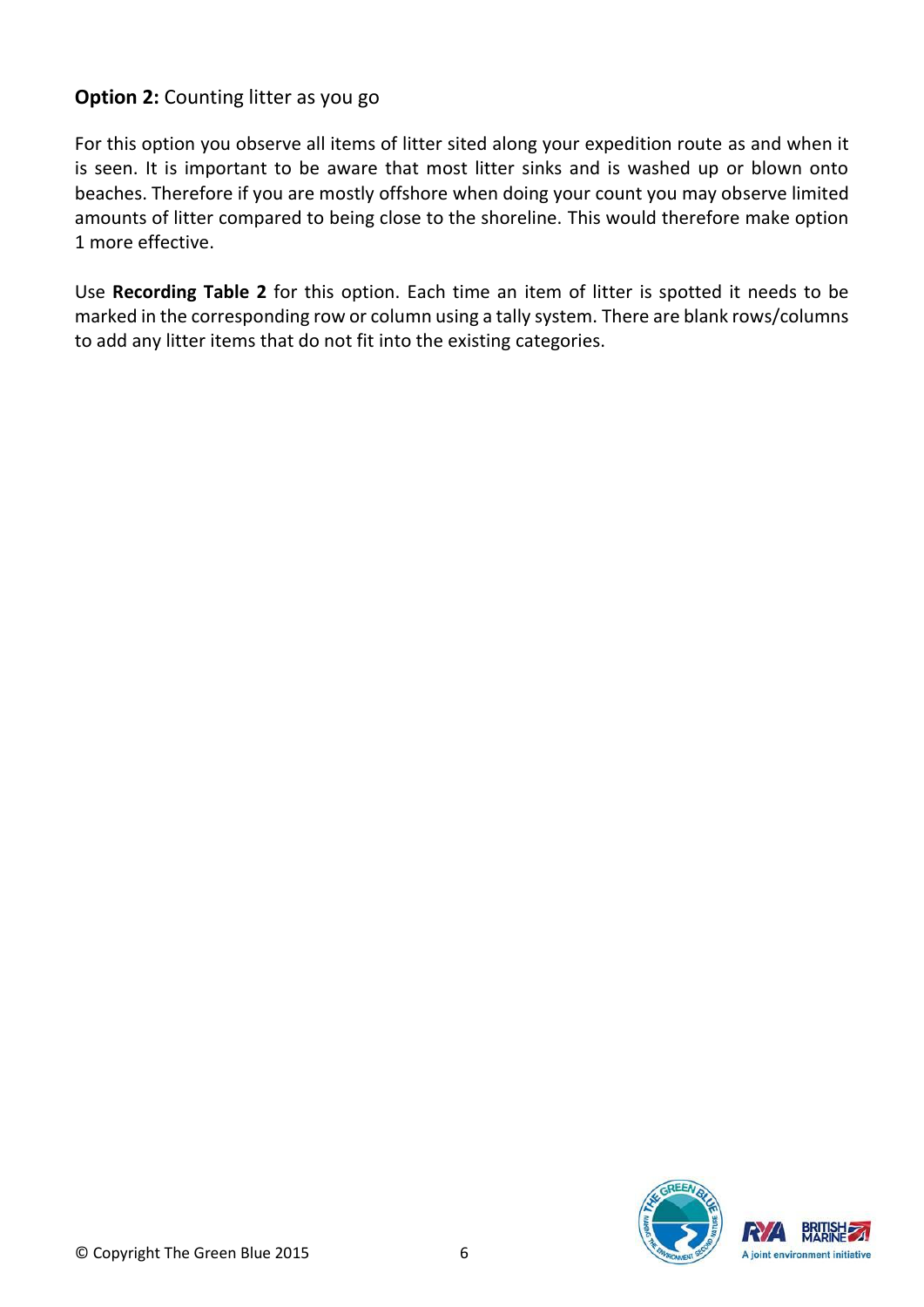|                    |                | Tally of Different Types of Litter |                       |                         |                      |                                     |                      |       |                         |                            |  |  |
|--------------------|----------------|------------------------------------|-----------------------|-------------------------|----------------------|-------------------------------------|----------------------|-------|-------------------------|----------------------------|--|--|
| Location Grid Ref. | Site Number    | Plastics e.g.<br><b>Bottles</b>    | wrappers<br>Foil Food | Fabric e.g.<br>clothing | Cardboard +<br>paper | wire, appliances<br>Electrical e.g. | <b>Metal objects</b> | Glass | Paint and paint<br>cans | Oil and fuel<br>containers |  |  |
|                    | $\mathbf{1}$   |                                    |                       |                         |                      |                                     |                      |       |                         |                            |  |  |
|                    | $\overline{2}$ |                                    |                       |                         |                      |                                     |                      |       |                         |                            |  |  |
|                    | $\mathbf{3}$   |                                    |                       |                         |                      |                                     |                      |       |                         |                            |  |  |
|                    | $\overline{4}$ |                                    |                       |                         |                      |                                     |                      |       |                         |                            |  |  |
|                    | 5              |                                    |                       |                         |                      |                                     |                      |       |                         |                            |  |  |
|                    | $6\phantom{1}$ |                                    |                       |                         |                      |                                     |                      |       |                         |                            |  |  |
|                    | $\overline{7}$ |                                    |                       |                         |                      |                                     |                      |       |                         |                            |  |  |
|                    | 8              |                                    |                       |                         |                      |                                     |                      |       |                         |                            |  |  |
|                    | 9              |                                    |                       |                         |                      |                                     |                      |       |                         |                            |  |  |
|                    | 10             |                                    |                       |                         |                      |                                     |                      |       |                         |                            |  |  |
| <b>Total</b>       |                |                                    |                       |                         |                      |                                     |                      |       |                         |                            |  |  |

#### **OPTION 1: Recording Table for Results at Specific Site Observations**

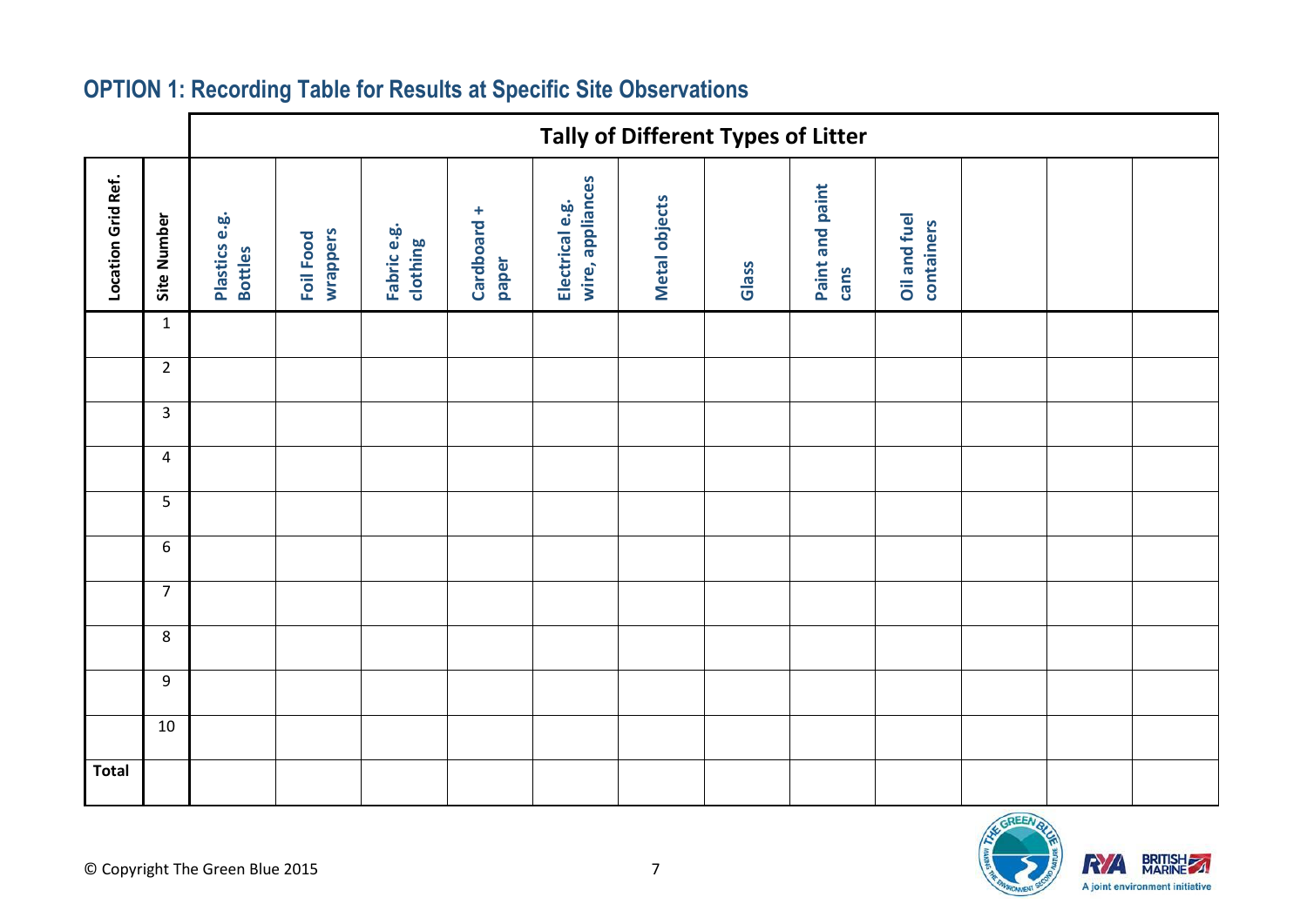#### **OPTION 2: Recording Table for Results along Entire Expedition Route**

| <b>Types of Litter</b>                | <b>Tally of Observations</b> |  |  |  |  |  |
|---------------------------------------|------------------------------|--|--|--|--|--|
| <b>Plastic Bottle</b>                 |                              |  |  |  |  |  |
| <b>Foil Food wrappers</b>             |                              |  |  |  |  |  |
| Fabric e.g. clothing                  |                              |  |  |  |  |  |
| Cardboard/paper                       |                              |  |  |  |  |  |
| Electrical e.g. wire,<br>appliances   |                              |  |  |  |  |  |
| <b>Metal objects</b>                  |                              |  |  |  |  |  |
| <b>Glass</b>                          |                              |  |  |  |  |  |
| <b>Paint traces and Paint</b><br>cans |                              |  |  |  |  |  |
| Oil and fuel<br>containers            |                              |  |  |  |  |  |
|                                       |                              |  |  |  |  |  |
|                                       |                              |  |  |  |  |  |
|                                       |                              |  |  |  |  |  |
|                                       |                              |  |  |  |  |  |
|                                       |                              |  |  |  |  |  |

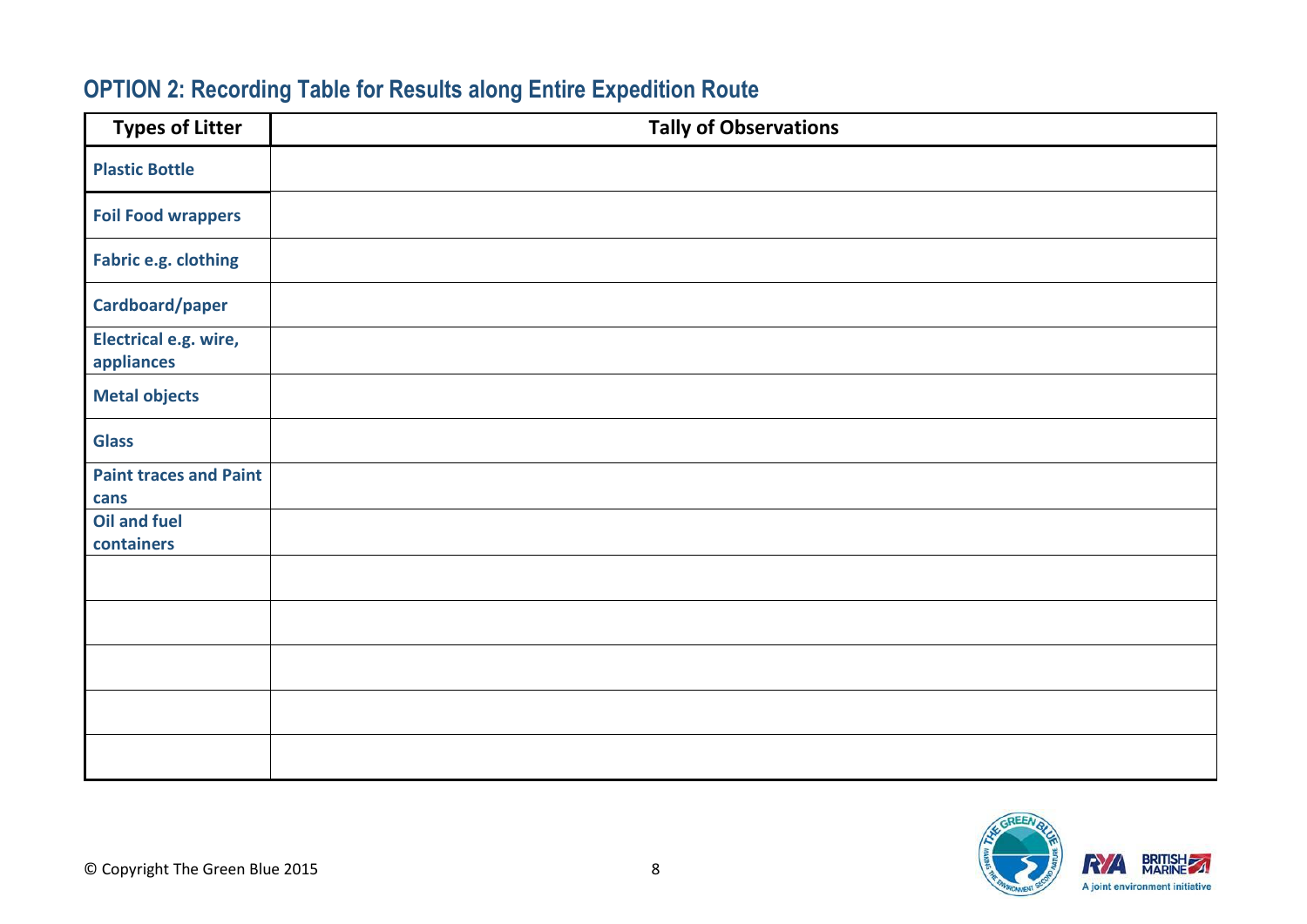#### **Analysing Your Results**

#### **Questions to get participants looking at their results in more detail:**

- Which type of litter was observed the most and why might this be?
- Which type of litter was observed the least and why might this be?
- Which types of litter do you think boating could have contributed to?
- Which locations had the most litter and why do you think this might be?
- Which locations had the least amount of litter and why do you think this might be?
- What could individual boaters do to reduce their litter?
- How can individual boaters be educated more on littering and its impacts on the coast?
- What could the Local Council or Harbour Authority do to help people reduce litter? E.g. were there enough bins available for people to dispose of their waste on the beaches?

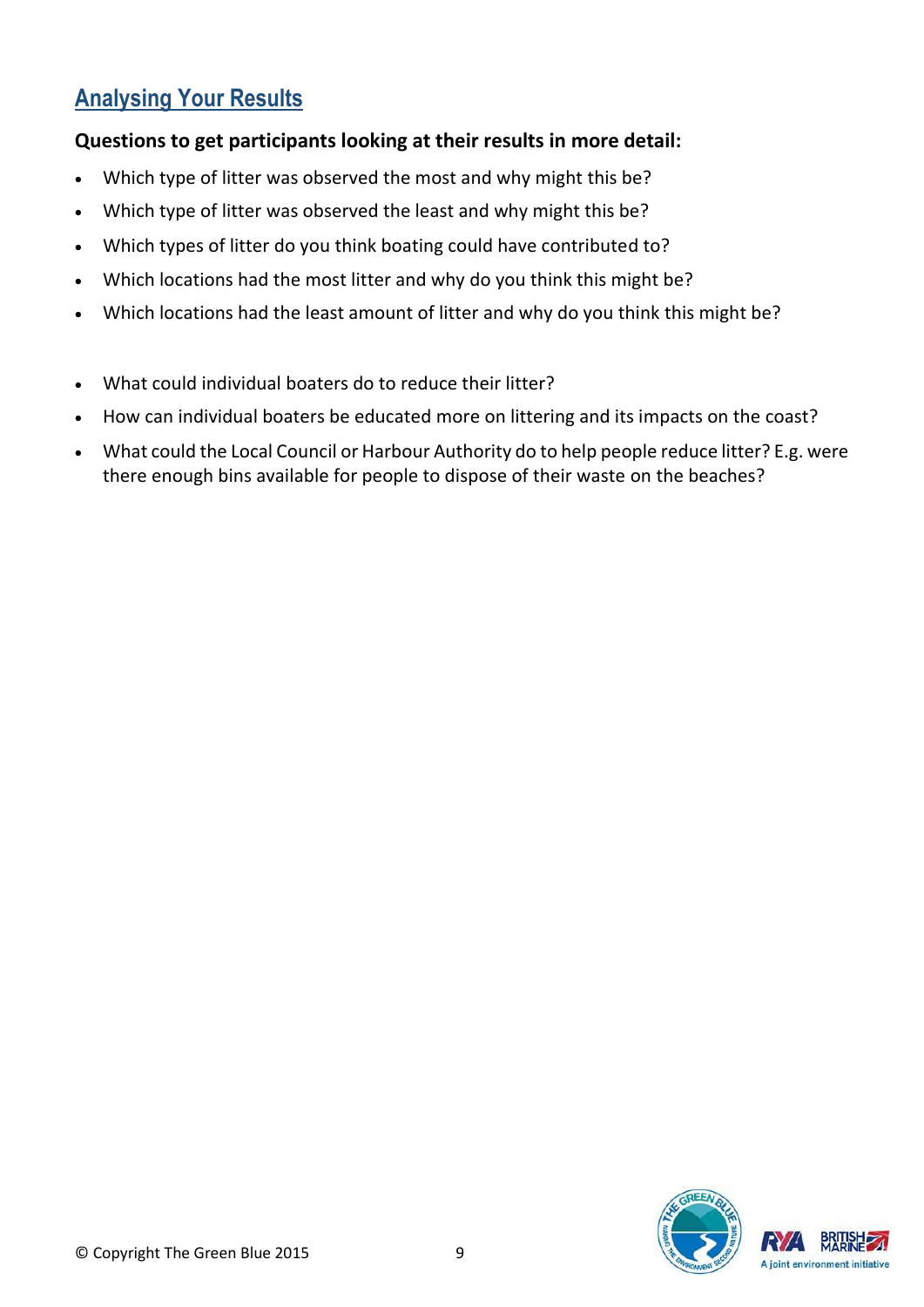#### **How to Present Your Findings**

You may choose to present your findings in the form of a presentation. The following points are suggested points you maybe wish to include.

#### **What were the aims of the expedition?**

Why is it important to determine the quantity and types of litter found along a stretch of water?

E.g. You can determine areas of coast that have higher or lower quantities of litter (be it from boaters or other users). If you can identify areas with larger quantities of litter solutions can then be developed to focus on these particular areas. If most of the litter is plastic bottles, are there enough facilities for people to refill bottles with water instead of buying a new disposable one? Are there enough bins in this particular location?

#### **What did you find out?**

- Present your results (use graphs, tables and images to help present your findings).
- If littering was worse for certain sites explain what may have caused this and whether boating could have contributed.
- Remember that you only took observations of litter at a specific time of day and year. This means your results will not show a clear representation of that part of the coastline all year round. For example during the Summer months more people will visit the coast as the weather is more pleasant and more people will result in the potential for more litter.

It is important to be aware of these limitations and acknowledge that your results are just a brief indication of the quantity and type of litter found along that particular stretch of coast.

#### **What environmental best practice would you recommend to boaters?**

You can provide information on what individual boaters and clubs can do to help reduce their waste and litter on water courses similar to the one you travelled.

Come up with 5 top tips to help inland boaters be more environmentally sustainable and explain how these tips will protect the coastal boating environment. Examples of environmental best practice can be gained from ['The Green Guide to](http://www.thegreenblue.org.uk/PDF/Guide%20to%20Inland%20Boating.pdf) Coastal Boating'.

#### **Need Further Support?**

**Environmental Outreach Officer:** Kate Fortnam **Tel:** [02380](tel:02380) 604227  **Email:** [kate.fortnam@thegreenblue.org.uk](mailto:kate.fortnam@thegreenblue.org.uk)